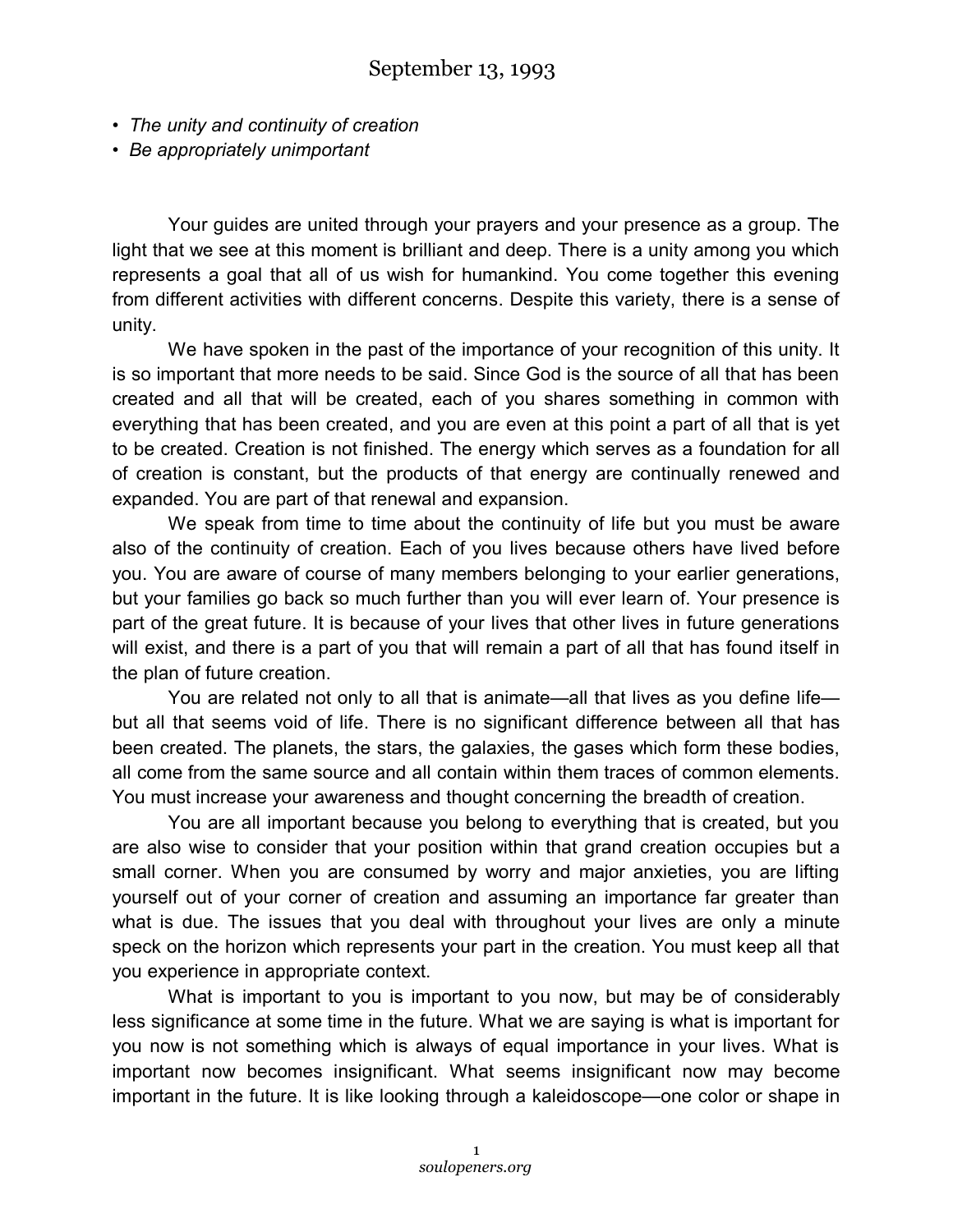a corner becomes the centerpiece for something far greater with just a slight turn. Your sense of perspective of where you fit in to all of creation should give you comfort in realizing that what happens to you in the immediate is not as important as what happens to you in the ultimate.

All of you are related to one another just as you are related to the entirety of nature. By sensing that relationship, you begin to sense the presence of God in life. Recognizing your position within that view of creation tends to diminish the importance of elements within your life which are anxiety producing, and tends to diminish your own sense of self importance. Human life is of course to be valued. It is sacred. It is vital for your own spiritual growth, but none of you are really so important or significant that you can have dominance over others. The loss of ego becomes an indication of your acceptance of self within the entirety of creation. The dominance of ego indicates a narrow vision of what life is. It places too much importance on the self and limits the view of what lies beyond. We are not suggesting that each of you is insignificant, but these remarks are meant to indicate that although you are important, you are only a part of a far vaster view, a far greater reality of what exists.

Humility, compassion, love are of extraordinary value in nurturing your souls. When you eventually join our side, you will see more clearly how important it is to be unimportant, how important it is to be a part of everything rather than a mover and shaker of all that surrounds you. When we first come to this side, we become aware quite quickly that it is by losing ourselves into the totality of creation that we find a clearer view of God's brilliance. Those who have the greatest difficulty in making the transition to spiritual life are dominated by a concern to maintain their sense of who they are, what they were, what their importance was, etc. Your souls retain individual characteristics, but the importance of the individual has vanished. As we become closer to God, we sense a reduced value being placed on our own importance. When a soul is finally united fully with God, that soul has its uniqueness but it is no longer dominated by a sense of its own strength and presence. It becomes totally a part of the brilliance of God that radiates throughout all of creation.

You can learn from this view of our side and apply it to your own lives. Being a good listener is more valuable than giving answers. Being present is more important than being dominant. Being part of a group is more important than being alone. The application of our perception of life from our side can be beneficial to your perception of life in human form. By varying your sense of importance you become so much more aware of the greater reality of what lies around you. You do not lose your identity, you do not lose your strength, you do not lose your potential for contribution, you are in no way lessened in value by changing your view of who you are and your perception of creation. What it means, however, to lose yourself within the view of creation is that you become more sensitized to losing yourself to God. Those who preach of their own importance are really unaware of God for they see only themselves. Those who are no